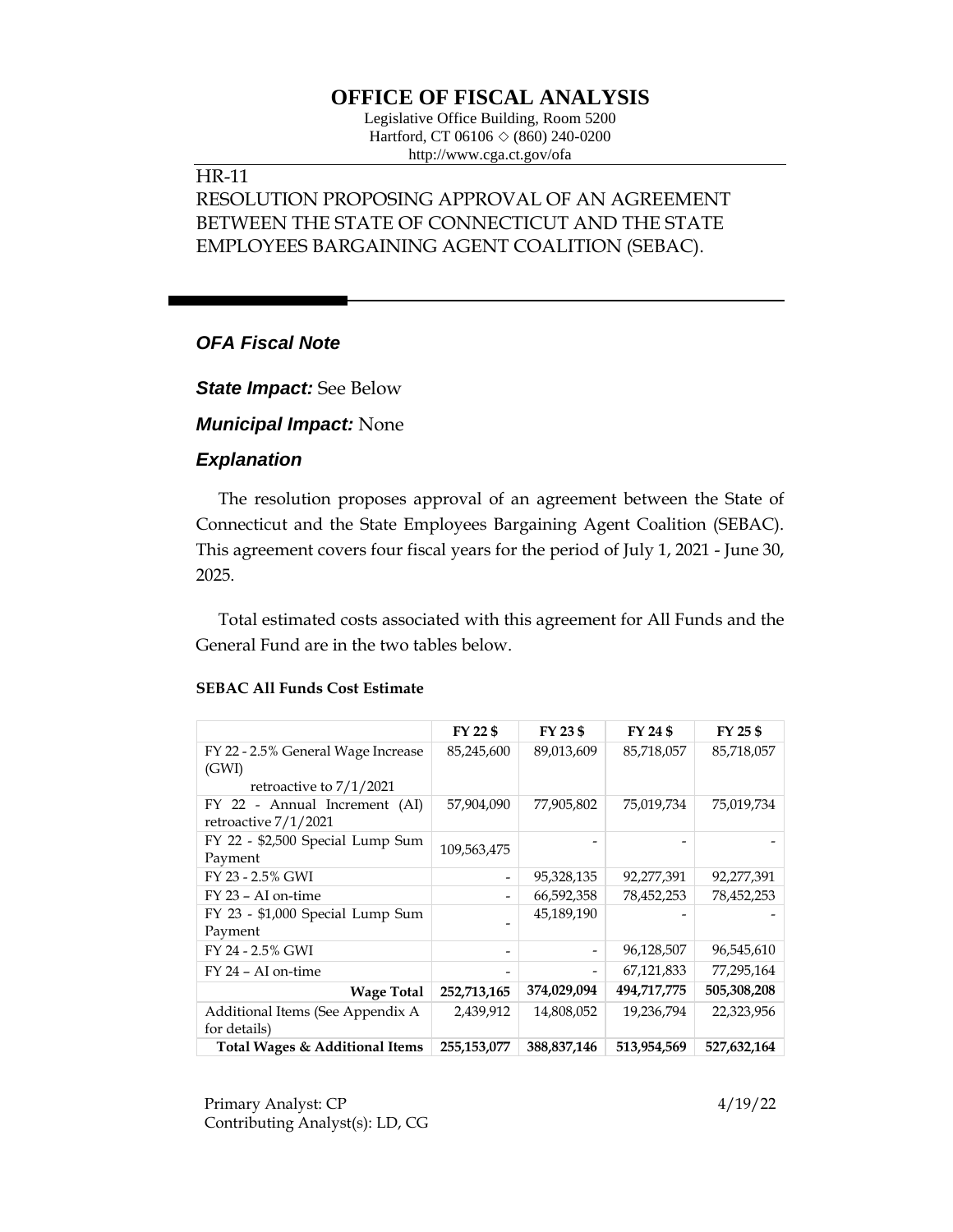#### 2022HR-00011-R000530-FN.docx Page 2 of 6

|                                                             | FY 22 \$    | FY 23 \$                     | FY 24 \$     | FY 25 \$     |
|-------------------------------------------------------------|-------------|------------------------------|--------------|--------------|
| Social Security, Medicare, and<br>Unemployment              | 19,370,464  | 28,669,330                   | 37,920,117   | 38,731,874   |
| Other Post-Employment Benefits<br>(OPEB)                    | 7,581,395   | 11,220,873                   | 14,841,533   | 15,159,246   |
| State Employee Retirement System<br>(SERS)                  | 10,361,240  | 15,335,193                   | 20,283,429   | 20,717,637   |
| Total Wages & Fringe Benefits                               | 292,466,176 | 444,062,542                  | 586,999,648  | 602,240,921  |
|                                                             |             |                              |              |              |
| <b>Voluntary Specialty Drug Discount</b><br>Program Savings |             | $\qquad \qquad \blacksquare$ | (21,500,000) | (21,500,000) |
|                                                             |             |                              |              |              |
| <b>Grand Total</b>                                          | 292,466,176 | 444,062,542                  | 565,499,648  | 580,740,921  |

Notes:

• FY 23 figures reflect 27 pay periods. Normally there are 26 pay periods in a fiscal year, however, every 11 years there is an additional pay period.

• The SERS impact will not be recognized until FY 24.

## **SEBAC General Fund Cost Estimate**

|                                                             | FY 22 \$                     | FY 23 \$                 | FY 24 \$     | FY 25 \$     |
|-------------------------------------------------------------|------------------------------|--------------------------|--------------|--------------|
| FY 22 - 2.5% General Wage Increase<br>(GWI)                 | 45,586,067                   | 47,816,922               | 46,046,732   | 46,046,732   |
| retroactive to 7/1/2021                                     |                              |                          |              |              |
| FY 22 - Annual Increment (AI)<br>retroactive 7/1/2021       | 30,921,745                   | 41,526,484               | 39,987,090   | 39,987,090   |
| FY 22 - \$2,500 Special Lump Sum<br>Payment                 | 61,690,484                   |                          |              |              |
| FY 23 - 2.5% GWI                                            | $\qquad \qquad \blacksquare$ | 52,055,011               | 50,594,517   | 50,594,517   |
| FY 23 - AI on-time                                          |                              | 37,122,443               | 42,955,000   | 42,955,000   |
| FY 23 - \$1,000 Special Lump Sum                            |                              | 25,978,994               |              |              |
| Payment                                                     |                              |                          |              |              |
| FY 24 - 2.5% GWI                                            |                              | $\qquad \qquad -$        | 52,526,611   | 52,933,236   |
| FY 24 - AI on-time                                          |                              |                          | 37,055,919   | 41,353,968   |
| <b>Total GF Wages</b>                                       | 138,198,296                  | 204,499,854              | 269,165,870  | 273,870,543  |
| Social Security, Medicare, and<br>Unemployment              | 10.592.899                   | 15,674,914               | 20,631,564   | 20,992,177   |
| Other Post-Employment Benefits<br>(OPEB)                    | 4,145,949                    | 6,134,996                | 8,074,976    | 8,216,116    |
| State Employee Retirement System<br>(SERS)                  | 5,666,130                    | 8,384,494                | 11,035,801   | 11,228,692   |
| <b>Total GF Wages &amp; Fringe Benefits</b>                 | 158,603,274                  | 234,694,257              | 308,908,211  | 314,307,529  |
|                                                             |                              |                          |              |              |
| <b>Voluntary Specialty Drug Discount</b><br>Program Savings |                              | $\overline{\phantom{m}}$ | (16,000,000) | (16,000,000) |
|                                                             |                              |                          |              |              |
| <b>Grand Total</b>                                          | 158,603,274                  | 234,694,257              | 292,908,211  | 298,307,529  |

Notes:

• The SERS impact will not be recognized until FY 24.

• Additional Items are not included in this table.

• FY 23 figures reflect 27 pay periods. Normally there are 26 pay periods in a fiscal year, however, every 11 years there is an additional pay period.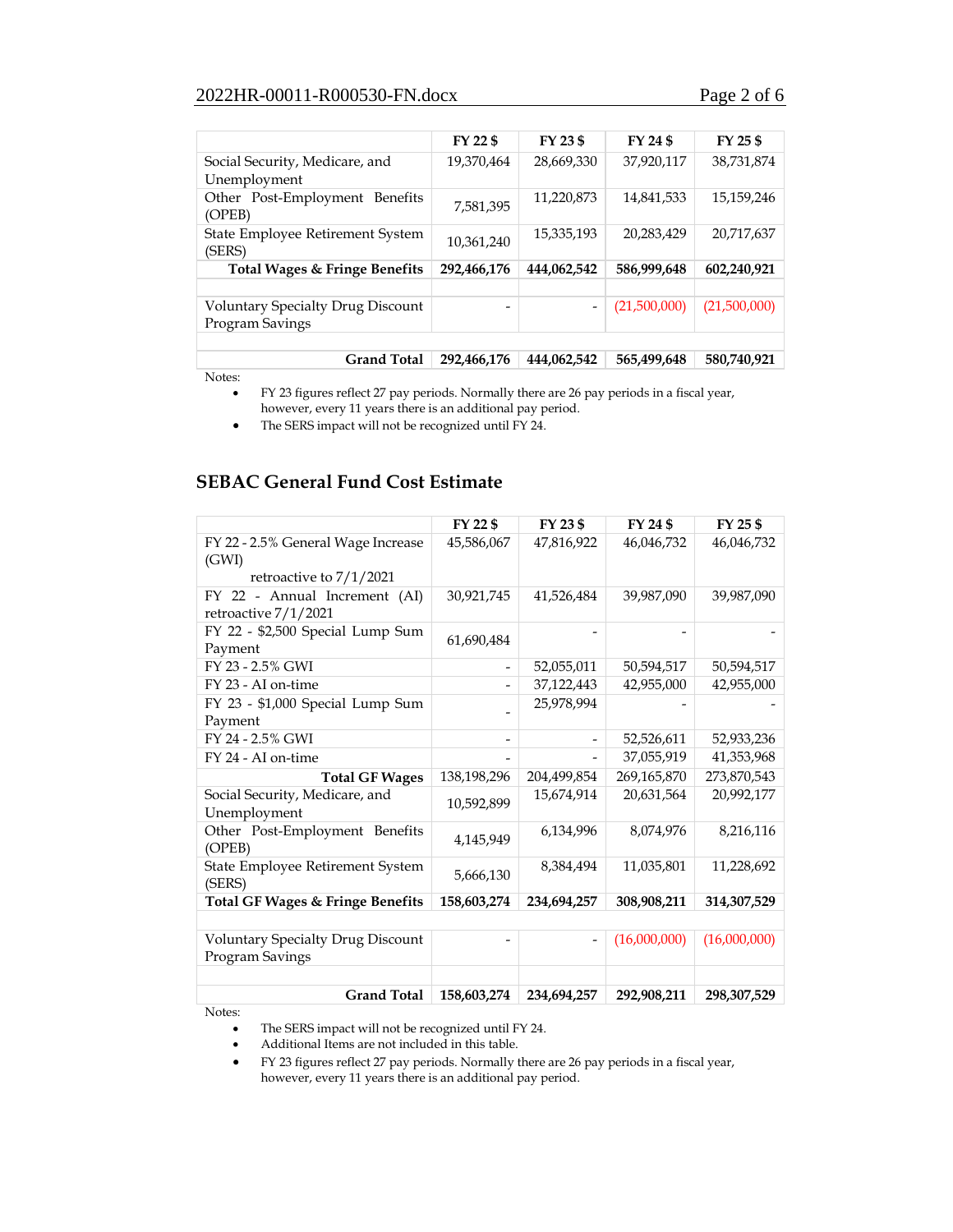**Wage Increases** - Employees will receive a General Wage Increase (GWI) of 2.5% in each of FY 22 (retroactive to July 1, 2021), FY 23 and FY 24. Employees will receive an Annual Increment in each of FY 22 (retroactive to July 1, 2021), FY 23, and FY 24. The last year of the agreement, FY 25, is a wage reopener. The state and the union may negotiate, no sooner than January 1, 2024, the FY 25 GWI and AI.

 **Special Lump Sum Payment** – Retroactive to July 1, 2021 (FY 22) eligible full-time employees will receive a special lump sum payment of \$2,500. Parttime employees will receive a pro-rated payment. Eligible employees include any active employee in the bargaining unit as of March 31, 2022. Effective July 1, 2022 (FY 23) active, full-time employees will receive a special lump sum payment of \$1,000. Part-time employees will receive a pro-rated payment. It is estimated that 46,237 All-Funds full-time and part-time union members are eligible for these payments (with 26,630 being in the General Fund).

**Fringe Benefits** – Social Security, Medicare, unemployment, and retiree health related fringe benefit costs will be incurred based on the wage related provisions negotiated in the contract. The social security rate is 7.65% of salary. The unemployment rate is 0.15% of salary. The state contribution towards retiree health is 3%.

**Active Employee and Retiree Health Care** - The agreement establishes a Voluntary Specialty Drug Discount Program called Prudent Rx. Beginning July 1, 2022, all active employees and non-Medicare retirees will be automatically enrolled in the program. Members may opt out of the program during open enrollment, beginning with the May 2022 open enrollment by filling out an available form.

Members enrolled in the program will also be: 1) enrolled in the specialty management program, which ensures appropriate use of specialty drugs; 2) subject to a specialty formulary; and 3) offered a limited specialty pharmacy network with \$0 cost share for all specialty medications. Enrollees currently utilizing specialty drugs will not be subject to the specialty management review for current prescriptions. This provision is estimated to save \$21.5 million (All Funds) and \$16 million (General Fund) on an annualized basis beginning in FY 24 when it is built into the premiums.

**Impact to Retirement** – Employees covered by this contract are members of the State Employees' Retirement System (SERS). The pension impact of the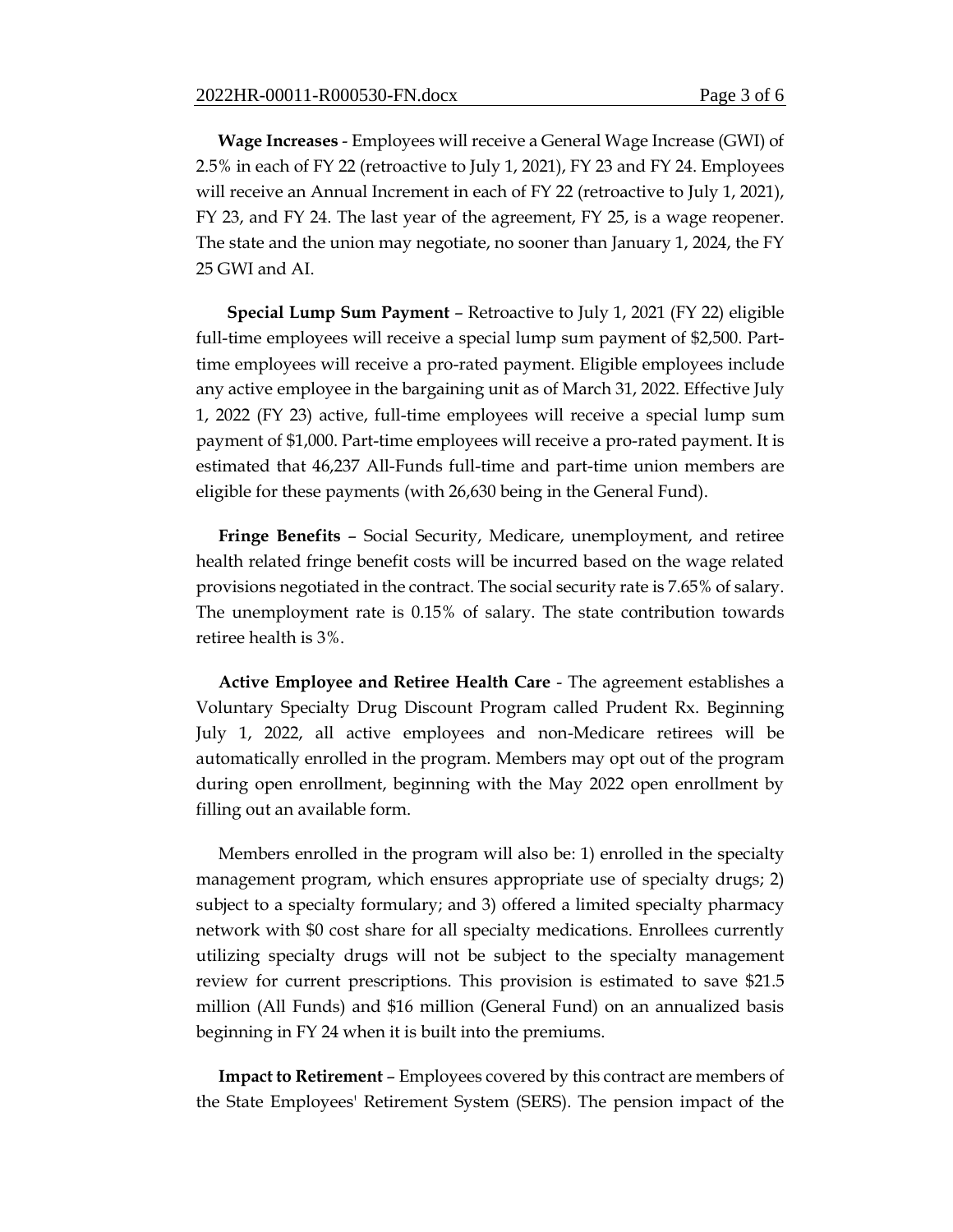wage related provisions assume an average normal cost SERS rate of 4.10%. The increased costs to SERS will not be recognized in the state's actuarially determined employer contributions (ADEC) until FY 24, as the FY 23 contribution is set based on the June 30, 2021 actuarial valuation.

**Funding Availability** – The current balance of the General Fund Reserve for Salary Adjustments account is \$149.8 million. Factoring in a deficiency appropriation of \$224.1 million in sHB 5036 (the deficiency bill), an appropriation of \$161.7 million and carryforwards of \$75 million in sHB 5037 (the revised FY 23 budget bill), both favorably reported by the Appropriations Committee, there is adequate funding in the Reserve for Salary Adjustment account to cover the FY 22 and FY 23 General Fund costs associated with this agreement.

**Member Overview** – There are approximately 46,237 All Funds union employees covered by this agreement; of this amount 26,630 are in the General Fund. These figures include both full-time and part-time employees.

|                                             | FY 22 \$                 | FY 23 \$                 | FY 24 \$  | FY 25 \$  |  |  |
|---------------------------------------------|--------------------------|--------------------------|-----------|-----------|--|--|
| 1199                                        |                          |                          |           |           |  |  |
| Reclass Respiratory Therapy                 | 3,099                    | 23,708                   | 31,038    | 38,507    |  |  |
| Respiratory Therapist Stipend               | 6,300                    | 37,800                   | 37,800    | 37,800    |  |  |
| Accretion of SS Med Admin Managers          | 3,856                    | 23,138                   | 23,138    | 23,138    |  |  |
| Increase Training and Conference Funds      | 30,000                   | 30,000                   | 30,000    | 30,000    |  |  |
| Nurses - Add/Drop 3 steps                   |                          | 1,578,082                | 1,921,240 | 2,361,074 |  |  |
| Psychologist, etc. - Add/Drop 3 steps       |                          | 295,570                  | 314,904   | 340,263   |  |  |
| Pharmacists - Add/Drop 1 step               |                          | 22,018                   | 37,889    | 37,889    |  |  |
| Staff Physician/Psychiatrist - New Pay Plan | -                        | 2,340,284                | 2,398,791 | 2,398,791 |  |  |
| $NP-2$                                      |                          |                          |           |           |  |  |
| Increase Safety Shoe Allowance \$10         | -                        | 31,539                   | 31,539    | 31,539    |  |  |
| <b>Increase Shift Differentials</b>         | -                        | 233,875                  | 233,875   | 233,875   |  |  |
| Increase Meal Allowance                     | -                        | 100                      | 100       | 100       |  |  |
| Increase QCW, Water Poll./Wastewater        | -                        | 750,827                  | 814,720   | 855,136   |  |  |
| <b>Increase DOT Maintainers</b>             | $\overline{\phantom{0}}$ | 2,723,780                | 3,158,142 | 3,546,217 |  |  |
| Increase Hours for TSA/TMA                  | -                        | 181,921                  | 190,567   | 192,627   |  |  |
| Increase Safety Shoe Allowance \$10         | $\overline{a}$           |                          | 31,539    | 31,539    |  |  |
| <b>Increase Shift Differentials</b>         | -                        | $\overline{\phantom{a}}$ | 233,875   | 233,875   |  |  |
| $NP-3$                                      |                          |                          |           |           |  |  |
| Increase Lump Sum at Max by \$250           | 270,250                  | 270,250                  | 270,250   | 270,250   |  |  |
| <b>Increase Tuition Funds</b>               | 25,000                   | 25,000                   | 25,000    | 25,000    |  |  |
| <b>Increase Shift Differentials</b>         | 35,342                   | 424,106                  | 424,106   | 424,106   |  |  |
| Conference and Special Programs Funds       |                          | 42,500                   | 12,500    | 12,500    |  |  |

**Appendix A – Additional Items** Source: OPM, UCONN, UCHC, BOR, Judicial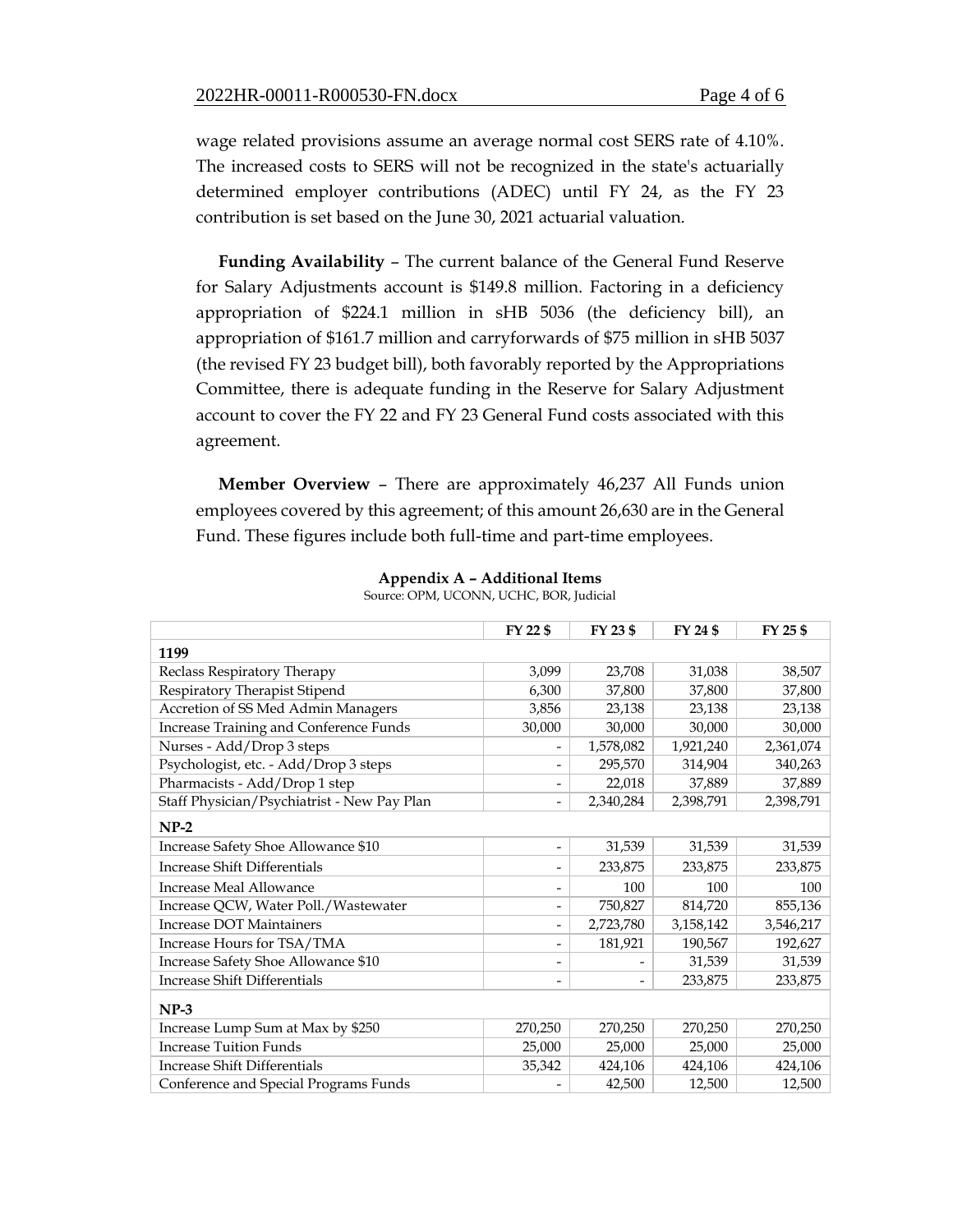# 2022HR-00011-R000530-FN.docx Page 5 of 6

|                                                                             | FY 22 \$                     | FY 23 \$             | FY 24 \$             | FY 25 \$             |
|-----------------------------------------------------------------------------|------------------------------|----------------------|----------------------|----------------------|
| $NP-4$                                                                      |                              |                      |                      |                      |
| Increase Lump Sum at Max by \$150                                           |                              |                      |                      |                      |
| Meal Reimb. for post-2017 emp.                                              | 115,800<br>1,583,921         | 115,800<br>1,583,921 | 115,800<br>1,583,921 | 115,800<br>1,583,921 |
|                                                                             |                              |                      |                      |                      |
| $NP-5$                                                                      |                              |                      |                      |                      |
| Eliminate step 1                                                            | $\qquad \qquad -$            | 217,923              | 217,923              | 217,923              |
| Increase top step bonus by \$250                                            | $\overline{\phantom{a}}$     | 32,000               | 32,000               | 32,000               |
| Increase shoe allowance by \$10                                             | $\overline{\phantom{a}}$     | 7,398                | 7,398                | 7,398                |
| Liquor Cntrl Supv. Agts instructional stipend                               | $\overline{\phantom{a}}$     | 3,900                | 3,900                | 3,900                |
| Increase travel reimbursements                                              | $\overline{\phantom{a}}$     | 3,000                | 3,000                | 3,000                |
| $NP-8$                                                                      |                              |                      |                      |                      |
| Increase Tuition Reimb. Fund to \$25K                                       |                              | 5,000                | 5,000                | 5,000                |
| Increase On-call Pay                                                        |                              | 49,543               | 49,543               | 49,543               |
| Increase Shift Commander pay                                                |                              | 64,362               | 64,362               | 64,362               |
| Increase Supervisory Stipend by \$100                                       |                              | 49,300               | 49,300               | 49,300               |
|                                                                             |                              |                      |                      |                      |
| $NP-9$                                                                      |                              |                      |                      |                      |
| Revise pay plan and mealtime treatment                                      | $\overline{\phantom{a}}$     | 381,570              | 391,110              | 400,887              |
| Increase Tuition Reimb. Fund To \$10K                                       | $\overline{a}$               | 5,000                | 5,000                | 5,000                |
| $P-2$                                                                       |                              |                      |                      |                      |
| <b>Increase Tuition Funds</b>                                               | 40,000                       | 40,000               | 40,000               | 40,000               |
| DCF On-call Standby                                                         | 4,047                        | 4,047                | 4,047                | 4,047                |
| Conference and Workshop Funds                                               |                              | 100,000              | 100,000              | 100,000              |
| $P-3A$                                                                      |                              |                      |                      |                      |
| Add 10th Step                                                               |                              | 254,254              | 305,489              | 344,830              |
| \$1,000 PhD, JD, EdD Stipend                                                |                              | 15,000               | 15,000               | 15,000               |
| Increase PhD, JD, EdD Stipend to \$2,000                                    |                              |                      | 15,000               | 15,000               |
| $P-3B$                                                                      |                              |                      |                      |                      |
| EC25 Step Increments                                                        | $\overline{\phantom{a}}$     | 16,691               | 16,691               | 16,691               |
| Increase 12-month bonus by \$250                                            | $\qquad \qquad \blacksquare$ | 34,250               | 34,250               | 34,250               |
| Pupil Svcs Spec. Stipend = \$4,000                                          | $\qquad \qquad \blacksquare$ | 108,000              | 108,000              | 108,000              |
| Pupil Svcs Spec - 60hr MA = 6th year                                        | $\qquad \qquad \blacksquare$ | 31,479               | 32,266               | 33,073               |
| On Call for Beh. Hlth. Clin Supv.                                           | $\qquad \qquad \blacksquare$ | 54,912               | 54,912               | 54,912               |
| Increase 12-month bonus by additional \$250                                 | $\overline{\phantom{a}}$     |                      | 34,250               | 34,250               |
| $P-4$                                                                       |                              |                      |                      |                      |
| DOT engineers $+2/-2$ steps with hook                                       | $\qquad \qquad -$            | 396,607              | 979,654              | 1,459,877            |
| DOT engineer2 +1/-1 step with hook                                          | $\overline{\phantom{a}}$     | 110,012              | 222,363              | 242,524              |
| IT classes $+2/-2$ steps                                                    |                              | 851,617              | 1,521,958            | 1,972,466            |
| Increase Professional Dev Funds                                             |                              | 25,000               | 25,000               | 25,000               |
| $P-5$                                                                       |                              |                      |                      |                      |
| Increase Weekend and Night Shift Diff                                       |                              | 15,961               | 15,961               | 15,961               |
| Increase On-call Pay                                                        |                              | 47,368               | 47,368               | 47,368               |
| <b>Increase Safety Shoe Allowance</b>                                       |                              | 1,060                | 1,060                |                      |
| Increase Auto Usage Fee                                                     |                              | 18,700               | 18,700               | 1,060<br>18,700      |
|                                                                             |                              |                      |                      |                      |
| Increase Travel/Meal reimbursements                                         |                              | 1,000                | 1,000                | 1,000                |
| Increase Professional Dev and Conf Fund                                     |                              | 10,000               | 10,000               | 10,000               |
| Further increase Weekend Shift Diff<br>Further Increaser Prof Dev/Conf Fund |                              |                      | 10,569               | 10,569               |
| <b>Total Bargaining Unit-Specific Items</b>                                 | 2,117,615                    | 13,689,170           | 10,000<br>16,865,359 | 10,000<br>18,769,390 |
|                                                                             | 322,297                      | 1,118,882            | 2,371,435            | 3,554,566            |
| Judicial/UCONN/BOR/UCHC - Additional Items                                  |                              |                      |                      |                      |